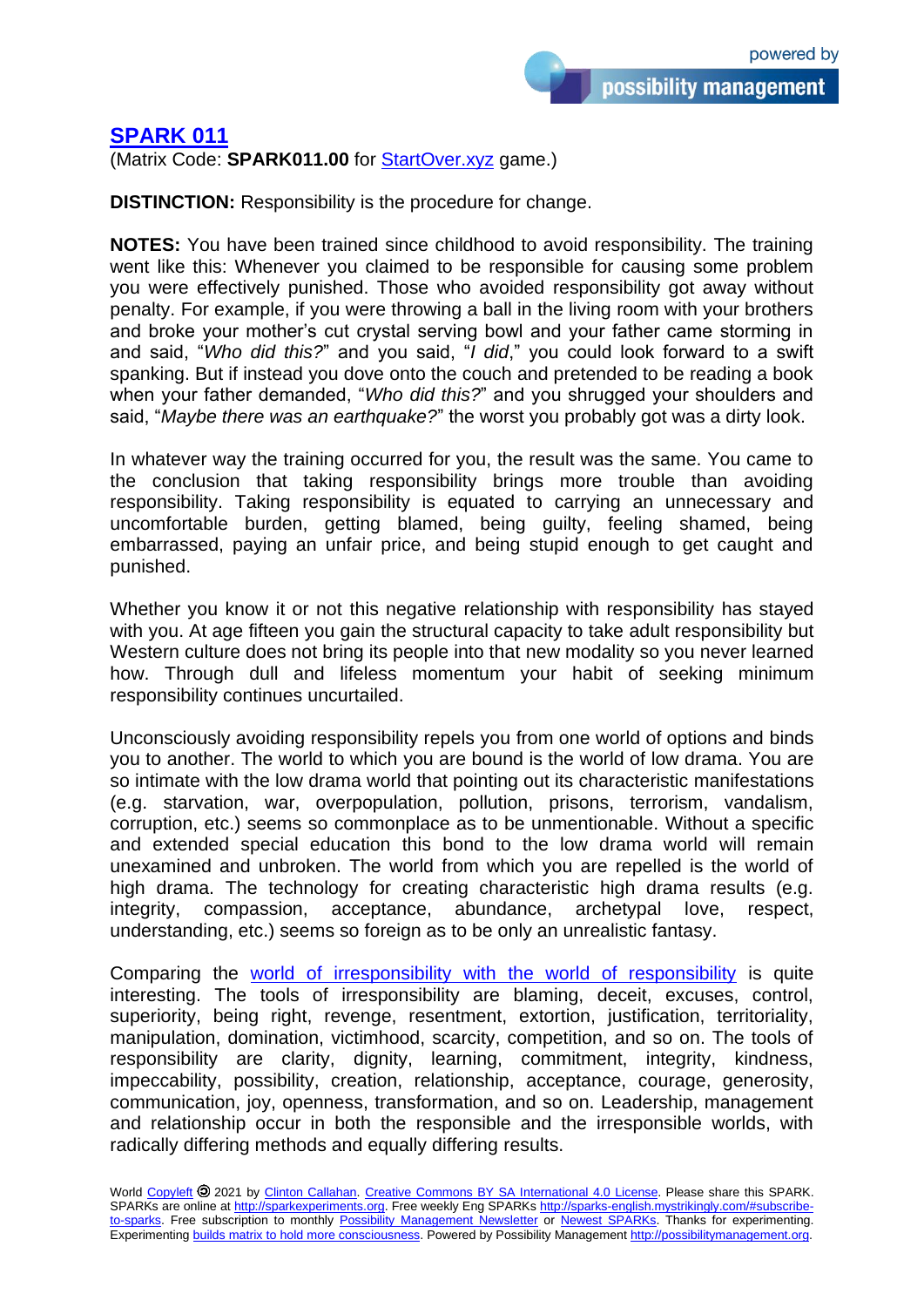The connection between [Radical Responsibility](http://radicalresponsibility.mystrikingly.com/) and change is discovered most easily by thinking in the reverse. If you are not responsible for having created your circumstances as they are in every respect, can you change anything? The answer is, no, change starts with you taking responsibility for arranging all the events leading up to you being exactly where you are. Not excuses, not blaming, not complaining, not resentment, not waiting to be rescued, not seeking revenge, not playing "*I told you so*…" These do not create change. The procedure for change starts with you renewing your full power through taking ownership of having created the situation in the first place.

## **EXPERIMENT:**

**SPARK011.01 TAKE RADICAL RESPONSIBILITY FOR NOT HAVING COMMUNICATED THE TWO ENDS OF YOUR POLARIZED POSITIONS** Choose a specific situation in your life that you would like to make different. For this experiment choose a situation where you feel powerless to make a change because you are not authorized, not licensed, not skilled, or because it is not your fault. This situation could be anything, from the lack of a traffic light at an intersection near your house, to neighbors who are always arguing with each other, to a dripping faucet, to a client that is disappointed with your company, to your mate being more interested in emails or television than in speaking with you.

Once you have chosen the situation, start examining it from a more holistic viewpoint. Responsibility is a side effect of awareness. Awareness conforms to the limits of the story you use. Extending the story that you tell yourself about the situation beyond the Box's self-centered perspective also extends your responsibility.

Begin by reinventing your story about the situation so that you are completely one hundred percent responsible for arranging the situation to be exactly the way it is. The experiment starts when you tell this responsible story to someone else, clearly spelling out exactly how you are responsible. For example, now and then human beings get into different moods. A mood is caused by an unresolved or unexpressed inner polarity, which means, holding two perhaps contradictory viewpoints in your 4 bodies at the same time. Often we want to blame the other person or institution for causing this mood in us, but being in a mood is [Gremlin](http://yourgremlin.mystrikingly.com/) food, and *you* are the one holding the two unresolved viewpoints! This means you have the power to resolve the paradoxical positions, which can happen simply by bringing the polarity into another person's consciousness. The next time you start slipping into a mood, take responsibility for not having communicated the two ends of your polarized positions. For example, "*I am in this mood because I have this polarity in me that I really want to stick to my dietary restrictions, and yet, I really want to enjoy all the treats being offered at this party like everyone else*." Or, "...*I am truly committed to saving our money, and yet Jurassic World is playing in 3D at the big theater only for a little while longer*." Or, "...*I would love to go for a walk with you now, and yet it is very important to me to get this project finished*." Through communicating your responsibility for creating your own painful mood, the other person hears and understands your inner contradiction, and this shared awareness can change everything.

This new perspective may seem ridiculous at first. Still, go ahead and assume that your irresponsibility is revocable and try some experiments. "*So, I am responsible for*